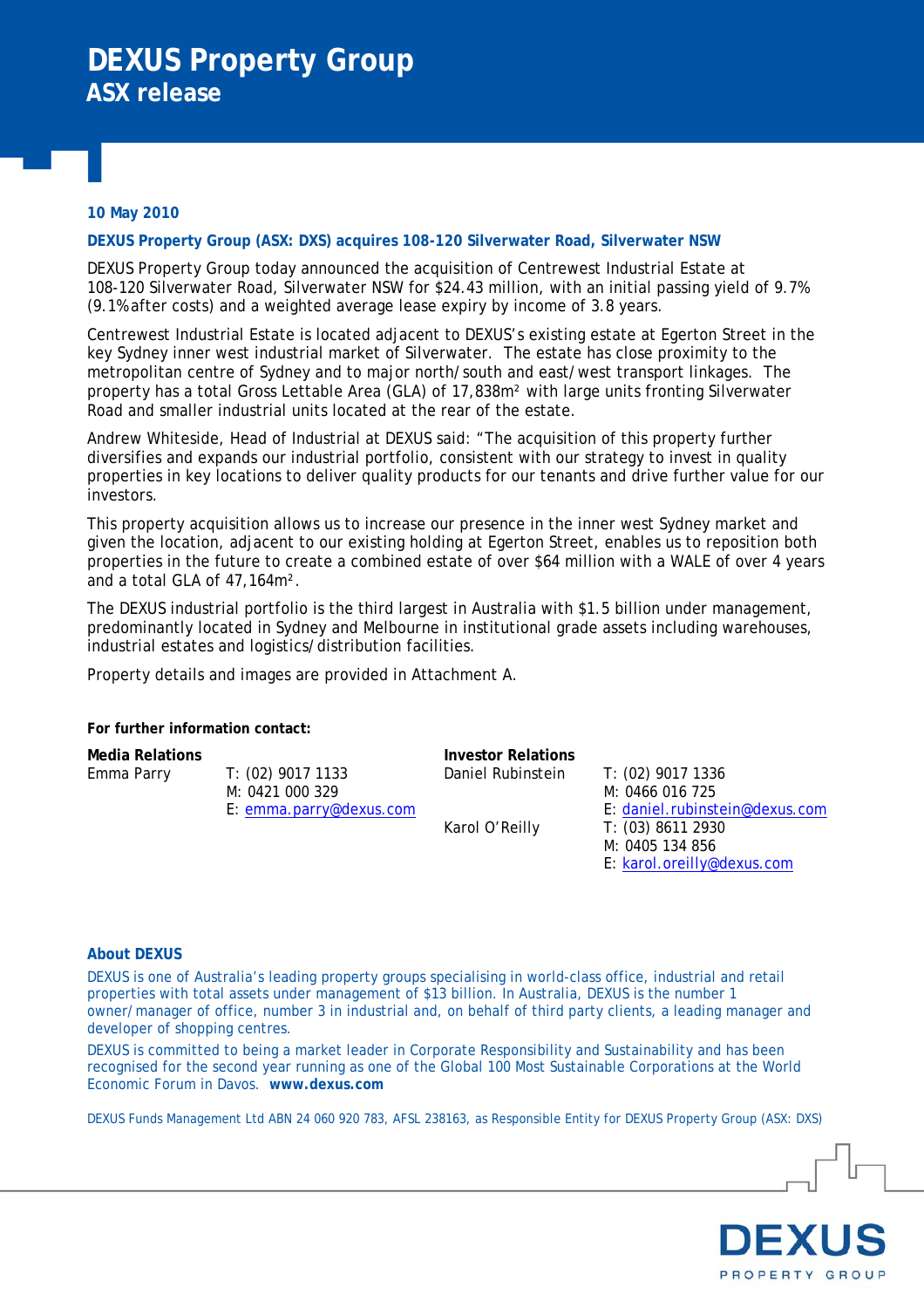# **DEXUS Property Group ASX release**

### **Attachment A: Property Synopsis Information Centrewest Industrial Estate, 108-120 Silverwater Road, Silverwater NSW**

| <b>Building Type</b>          | <b>Industrial Estate</b>           |
|-------------------------------|------------------------------------|
| Title                         | Freehold                           |
| Ownership                     | 100%                               |
| Zoning                        | Industrial                         |
| Year built                    | 1990                               |
| Site area                     | 2.4 hectares                       |
| Lettable area                 | 17,838 $m2$                        |
| Site coverage                 | 53.8%                              |
| Number of buildings           | 6 (12 Units)                       |
| Office content                | 47.2%                              |
| Car parking spaces            | Approx 340                         |
| Acquisition date              | 7 May 2010                         |
| Purchase price                | A\$24.425m                         |
| Average passing rent          | A\$133/m <sup>2</sup>              |
| Initial passing yield         | 9.7%                               |
| Major tenant 1                | C3 Church Sydney (22.7%*)          |
| Major tenant 2                | Chubb Fire & Security Ltd (19.0%*) |
| Major tenant 3                | Wilson & Bradley (12.7%*)          |
| Leased by area                | 95.7%                              |
| Weighted lease term by income | 3.8 years                          |
| Lease maturity (% by income)  |                                    |
| Available                     | 4.3%                               |
| FY 2010                       | 0%                                 |
| FY 2011                       | 22.6%                              |
| FY 2012                       | 5.1%                               |
| FY 2013+                      | 68.0%                              |
| * by passing income           |                                    |